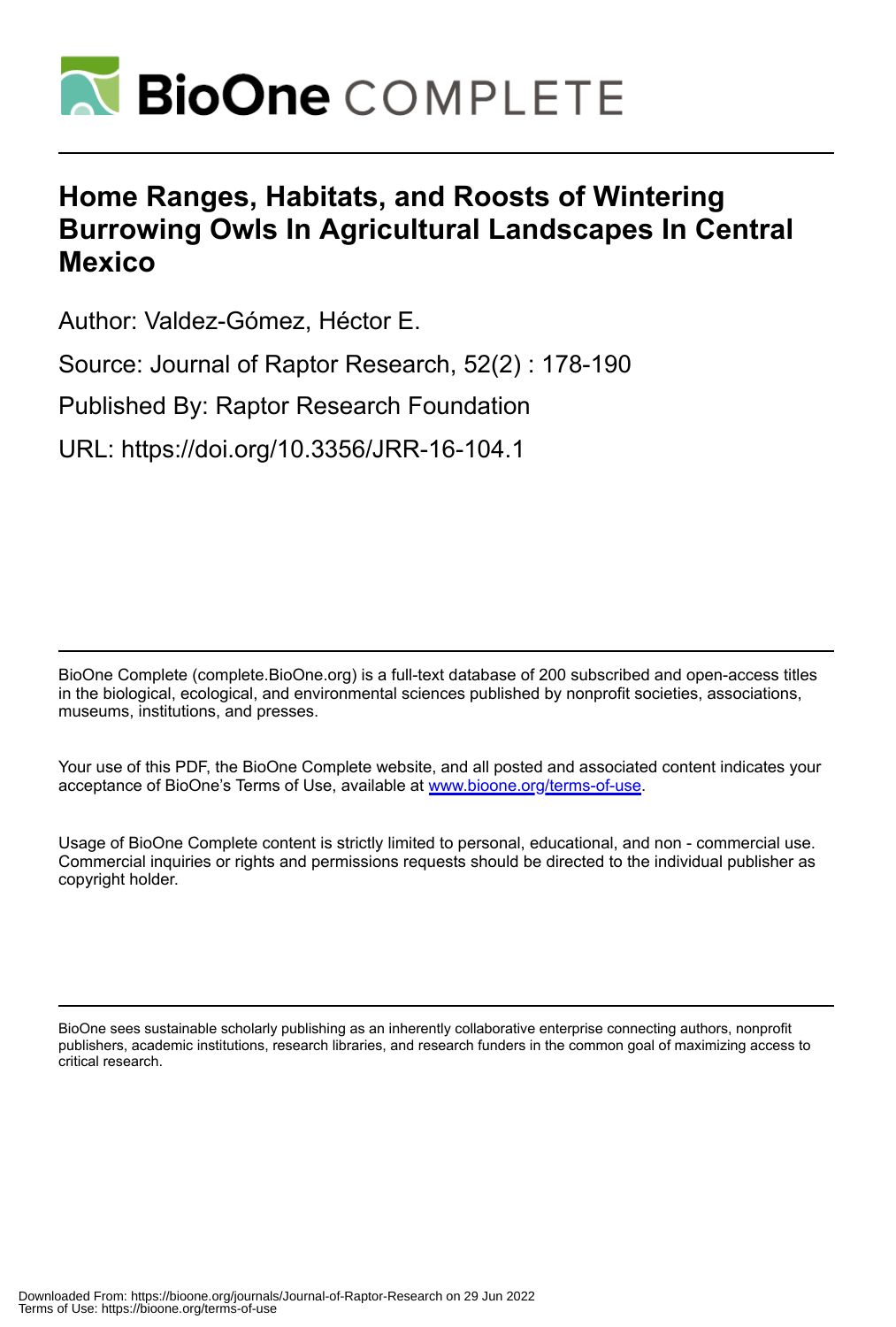# HOME RANGES, HABITATS, AND ROOSTS OF WINTERING BURROWING OWLS IN AGRICULTURAL LANDSCAPES IN CENTRAL **MEXICO**

HÉCTOR E. VALDEZ-GÓMEZ<sup>1</sup>

Laboratorio de Ornitología, Facultad de Ciencias Biológicas, Universidad Autónoma de Nuevo León, c/o Prol. Dr. Ángel Leaño 4000-35 Col. Los Guayabos Zapopan, Jalisco CP 45134, México

## GEOFFREY L. HOLROYD

Environment Canada, 54, 51520 Beaver County, AB T0B 4J1, Canada

# HELEN E. TREFRY

Environment Canada, 20102 Township Road 512, Beaver County, AB T0B 4J1, Canada

### ARMANDO J. CONTRERAS-BALDERAS

Laboratorio de Ornitología (ex officio), Facultad de Ciencias Biológicas, Universidad Autónoma de Nuevo León, Ciudad Universitaria, A.P. 425 San Nicolás de los Garza, Nuevo León, CP 66451, México

ABSTRACT.— The winter home ranges, foraging habitats, and roost characteristics of migrant Burrowing Owls (Athene cunicularia) have not been described in central Mexico. This information is needed to prioritize habitat conservation measures because the species is in decline across much of western North America. We used VHF telemetry to describe the foraging range, habitat use, and roost sites of 17 Burrowing Owls in two study areas: Irapuato and Zapopan, Mexico. Burrowing Owls did not forage in the daytime. Cropland and grasslands made up the majority of the owls' foraging ranges, which averaged 70 ha. Burrowing Owls responded quickly and opportunistically to changes in land uses that removed tall dense vegetation, such as the harvest of tall crops, and fires. Distances from foraging areas to roost sites averaged 514–751 m, but varied widely from 32–1981 m. Roost characteristics were highly variable between study sites. Overall, Burrowing Owls incorporated anthropogenic land uses into their winter habitat needs.

KEY WORDS: Burrowing Owl; Athene cunicularia; foraging range; habitat; Mexico; roost; winter.

#### ÁREAS DE CAMPEO, HÁBITATS Y MADRIGUERAS DE ATHENE CUNICULARIA INVERNANTES EN PAISAJES AGRÍCOLAS DEL CENTRO DE MÉXICO.

RESUMEN.— El área de campeo invernal, los hábitats de alimentación y las características de las madrigueras de individuos migratorios de Athene cunicularia no han sido descritos en el centro de México. Esta información se necesita para priorizar las medidas de conservación del hábitat, dado que la especie está en declive en gran parte del oeste de América del Norte. Utilizamos telemetría VHF para describir el área de alimentación, el uso del hábitat y las madrigueras de 17 individuos de A. cunicularia, en dos áreas de estudio: Irapuato y Zapopan, México. Los búhos no se alimentaron durante el día. El área de alimentación estuvo conformado en su mayoría por cultivos y pastizales, promediando 70 ha. Los individuos de A. cunicularia respondieron rápida y oportunistamente a los cambios en el uso del suelo donde la vegetación alta y densa fue eliminada, como la cosecha de cultivos altos y en las quemas. Las distancias de las áreas de alimentación a las madrigueras promedió 514-751 m, pero varió ampliamente entre 32-1981 m. Las características de las madrigueras fueron muy variables entre las áreas de estudio. En general, A. cunicularia incorporó usos del suelo antropogénicos a sus necesidades de hábitat invernal.

[Traducción de los autores editada]

<sup>1</sup> Email address: enriquevaldez@hotmail.com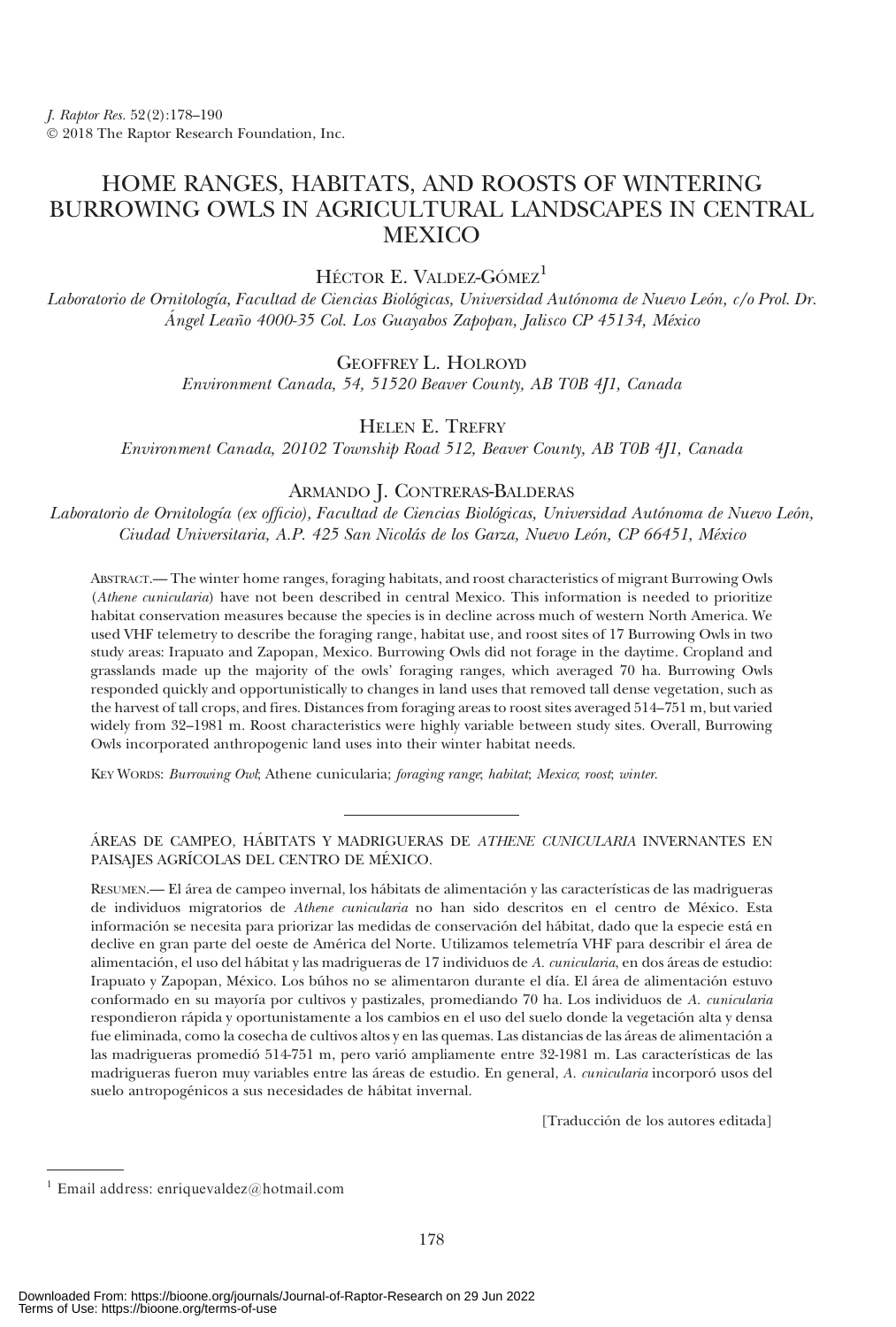genic burrows as diurnal roost sites. (Holroyd et al. 2010). In southeastern Texas, Williford et al. (2007, 2009) described Burrowing Owls' winter roost habitats on agricultural lands composed of 61.5% bare soil, 15.5% pasture, 11.5% shrub, and the remainder other cover types. We hypothesized that winter habitat in central Mexico would be similar to winter habitat in Texas despite broad differences in land covers in these regions. In this study, we tested

North America is classified in Mexico as ''subject to special protection" (Secretaría de Medio Ambiente y Recursos Naturales [SEMARNAT] 2010), in the USA as a species of special concern (Klute et al. 2003), and in Canada as an endangered species (Committee on the Status of Endangered Wildlife in Canada [COSEWIC] 2006). The western subspecies has experienced drastic population declines and range contraction in Canada (an estimated 90% decrease) and in various regions of the United States (Wellicome and Holroyd 2001, COSEWIC 2006, Sauer et al. 2017), making it a species of concern on a continental scale (Holroyd 2005). Consequently, the conservation of this species depends on the management of habitats across western North America (Holroyd et al. 2001). Individuals from northern portions of the range spend about half of the year away from their breeding grounds. Telemetry studies indicate some make stops in the USA during migration, likely to complete molt of the flight feathers, before arriving to winter in central and coastal Mexico and coastal Texas (Woodin et al. 2008, Holroyd et al. 2010, Holroyd and Trefry 2011).

The western Burrowing Owl (Athene cunicularia hypugaea), which breeds across the Great Plains of

The breeding habitats of Burrowing Owls in western North America have been broadly characterized as treeless grasslands where Burrowing Owls are associated with nest burrows made by prairie dogs, badgers, or other fossorial mammals (Poulin et al. 2011). In Mexico, two studies of the breeding habitats of Burrowing Owls have taken place in arid regions. Rodríguez-Estrella and Ortega-Rubio (1993) studied owls nesting in shrubby habitats dominated by Larrea spp., Prosopis spp., Fouquieria spp., and Agave spp. in Mapimi, Durango, northcentral Mexico. Cruz-Nieto (2006) found Burrowing Owls nesting in Mexican prairie dog (Cynomys mexicanus) colonies in Galeana, Nuevo León, northeastern Mexico. Burrowing Owl habitat use has not been previously studied in central Mexico, where Burrowing Owls are present only during winter.

Radio telemetry has been commonly used to study home ranges, habitat selection, and dispersal of Burrowing Owls in reproductive and post-reproductive periods in Canada (Haug and Oliphant 1990, Shyry 2005, Scobie et al. 2013), as well as to document winter destinations of migratory Burrowing Owls (Holroyd et al. 2010). A telemetry study identified northern Great Plains Burrowing Owls wintering in a wide range of agricultural and natural habitats in Mexico and Texas, utilizing anthropo-

Mexico, and comparing our results to those of previously published studies of Burrowing Owl wintering habitats. To do so, we used radio-telemetry to document winter foraging ranges, foraging habitats, and roosts of migrant Burrowing Owls in central Mexico. We also used telemetry to determine changes in habitat uses in response to anthropogenic changes in land uses. **METHODS** We studied Burrowing Owls in central Mexico

that hypothesis by quantifying foraging habitat use for Burrowing Owls in two study areas in central

near the cities of Irapuato, Guanajuato; and Zapopan, Jalisco, 300 km apart (Fig. 1). We chose these two study areas after extensive searches between 1989–2000 for concentrations of wintering Burrowing Owls in Mexico (Holroyd et al. 2010, G. Holroyd and H. Trefry unpubl. data).

Study Areas. Irapuato. This study site was a heavily grazed hillside bisected by a dirt road, and adjacent to lowland agricultural areas, located 9 km north of Irapuato, Guanajuato, in a region of intensive seasonal crops, and livestock agriculture. The town of Valencianita, with a population of 2500 inhabitants, bordered the eastern portion of the study area. This lowland (Bajio Guanajuatense) was a semiarid region formed by alluvial plains with deep, well-drained limestone soils separated by ridges of sedimentary rock (Instituto Nacional de Estadística Geografía e Informática [INEGI] 1998). Native vegetation was composed of dry tropical forest (Rzedowski and Calderón 1987). Intensive grazing on the hillside resulted in the removal of most vegetation, leaving a few scattered trees  $( $6 \text{ m in}$$ height) such as mesquite (Prosopis laevigata) and acacias (Acacia farnesiana, A. schaffneri), as well as prickly pear cacti (Opuntia spp.). The overgrazed hillside (44 ha) had been scarified with a large single plow, upturning linear furrows of limestone bedrock plates to catch water and soil for planting shrubs, small trees, and cacti in a revegetation project. These upturned plates created small cavities underneath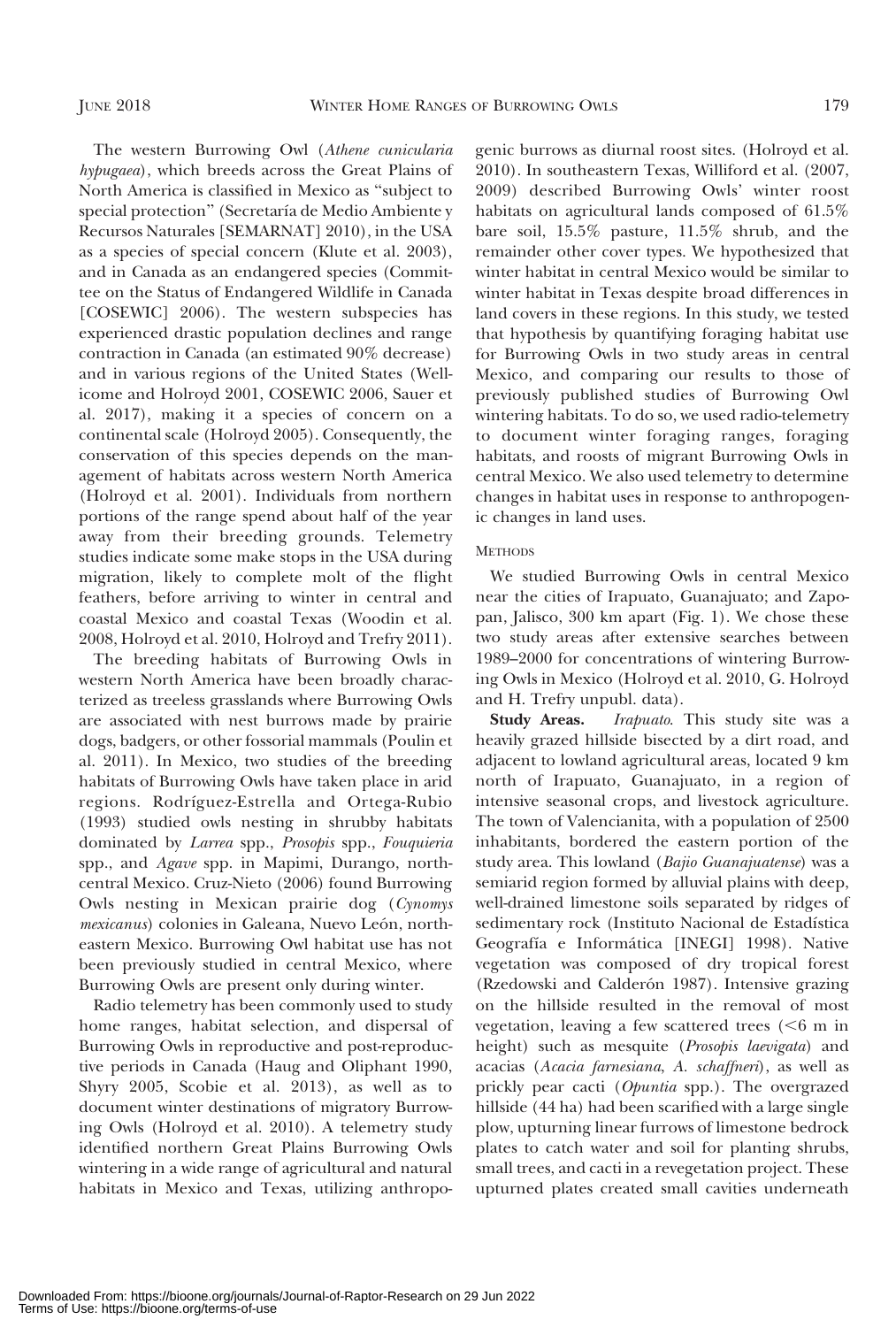

Figure 1. Locations of the Irapuato and Zapopan study areas in central Mexico, where we studied foraging range, habitat used, and roosts of wintering Burrowing Owls.

that were used as roost sites by wintering Burrowing Owls (Valdez-Gómez and Holroyd 2000). Between the rows, the ground was covered with a mixed herbaceous layer dominated by the genera Andropogon, Aristida, Bouteloua, Gaudichaudia, Heteropteris, Lycurus, Matelea, Nissolia, Panicum, and Pisoniella. Below the hillside, small fields of seasonal dryland and irrigated crops were cultivated on level, alluvial lands. Abandoned fields covered with a mixed herbaceous layer were dominated by Andropogon, Aristida, Bouteloua, Lycurus, and Pisoniella (INEGI 1998).

Zapopan. Our second study site was located in the Valley of Tesistán, in the northwest corner of Guadalajara, 300 km west of Irapuato. This secure study site comprised the entire 8-km<sup>2</sup> footprint of Zapopan's Mexican Military Airbase No 5. Crop fields lay to the west of the airbase; the rest of the

airbase was surrounded by urban development and a chicken (Gallus gallus domesticus) farm to the north. The soils were Regosol eutric (INEGI 1999), with small arroyos and quarries cut into the limestone bedrock (Curiel et al. 1995). The resultant soil banks above the bedrock created vertical slopes within which fossorial mammals dug burrows that were subsequently used by Burrowing Owls as diurnal roost sites. Seasonal crop farming was the main agricultural activity in this region, where the original pine-oak (Pinus spp., Quercus spp.) forest was largely replaced by introduced trees including eucalyptus (Eucalyptus globulus), casuarinas (Casuarina cunninghamiana) and Ficus spp., which formed wind barriers between fields. Shrubs (Ricinus communis, Nicotiana glauca, and Verbesina spp.) grew along field edges and ditches. Open fields were dominated by mixed grasses, including species in the genera Aegopogon,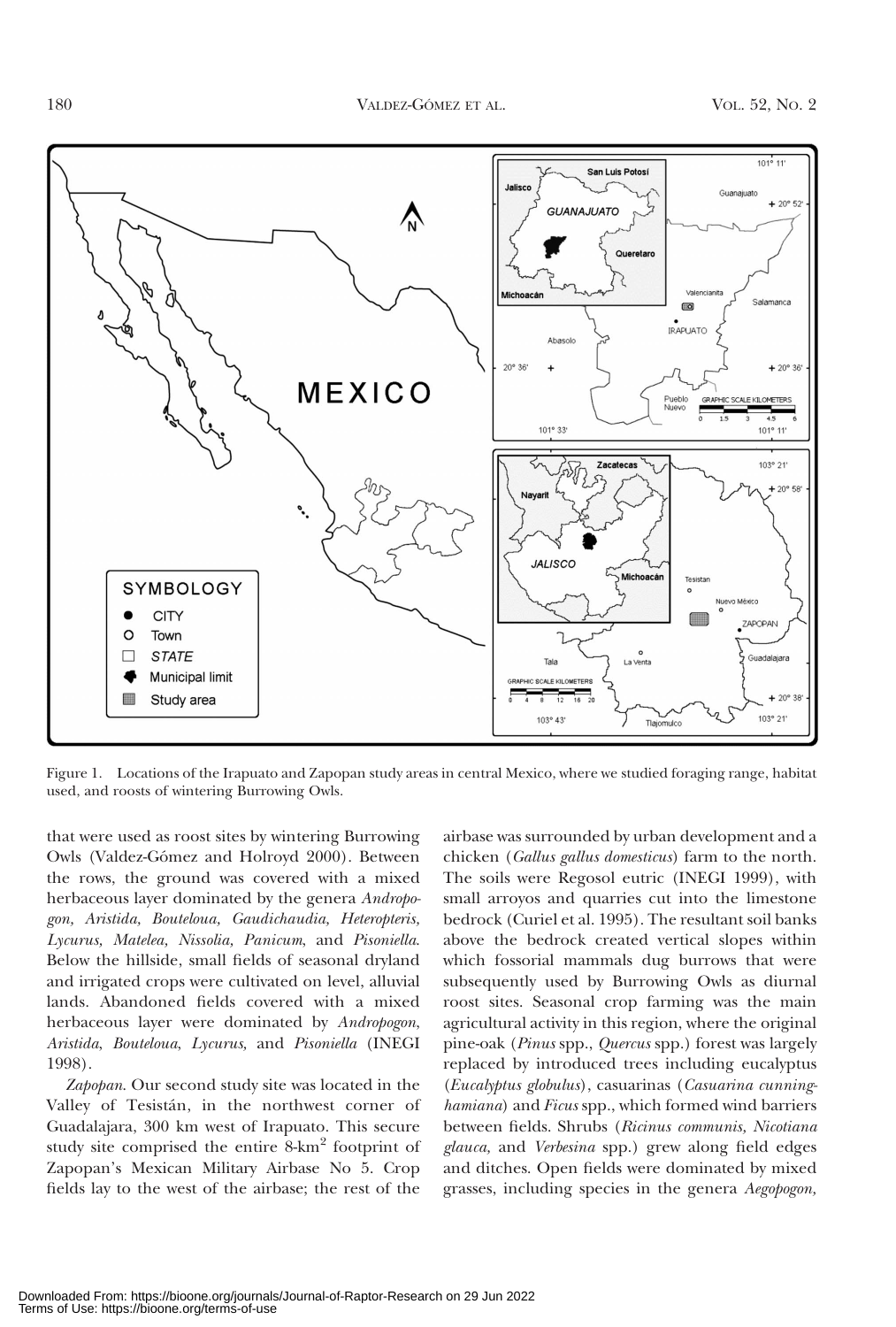Aristida, Chloris, Eragrostis, Panicum, Paspalum, Melinis, Muhlenbergia, and Sporobolus (López-Coronado and Guerrero-Nuño 2004).

Trapping and Telemetry. We used bow nets with live house mice (Mus musculus) as lures in triggered cages. We set bow nets about 30 min before sunset and checked nets every 30 min for 4–6 hr. We trapped Burrowing Owls at Irapuato by setting bow nets near roost sites on the hillside and on dirt trails in the bordering lowland agricultural fields. Within the Zapopan airbase, we set bow nets along dirt trails around the runway in the grasslands. We banded Burrowing Owls with lock-on US Geological Survey aluminum bands and butt-end black anodized alphanumeric bands (ACraft Sign and Nameplate Co., Edmonton, AB, Canada). We used VHF radio transmitters (Holohil Systems Ltd, Newmarket, ON, Canada) mounted in a backpack configuration with 4-mm-wide Teflon<sup>®</sup> webbing (Bally Ribbon Mills Inc., PA, USA), with a combined mass of 6.2 g, which was less than the maximum of 5% recommended by Kenward (2001). We detected radio signals with R-1000 receivers (Communication Specialists Inc., Orange, CA, USA), and three-element Yagi antennas. We began telemetry on the night after each Burrowing Owl was trapped and continued until the last Burrowing Owl left both study areas in mid-March.

We tracked Burrowing Owls to diurnal roosts with telemetry. During the day, Burrowing Owls remained in their roost burrows unless disturbed, causing them to fly to an alternate roost. We never saw them foraging during the day, so we assumed that night locations included foraging sites. We located Burrowing Owls with telemetry from when they arrived at their foraging sites after dark until first light before dawn when they left the foraging sites to return to their roosts. At twilight and dawn, we were able to see the Burrowing Owls near the roosts and recorded their activity at these times.

In Irapuato, we conducted telemetry from the end of November 1999 to mid-March 2000. During this period, we visited the area every 2 wk, and spent at least two consecutive nights during visits tracking Burrowing Owls. We initiated telemetry at Zapopan in late November 2000 and continued until mid-March 2001, and from mid-December 2002 until mid-March 2003. Our schedule largely depended on the access allowed by the military. On average, we spent four nights per week tracking Burrowing Owls in Zapopan. We determined nocturnal locations by triangulation on medium to strong signals from at least two positions with angles near  $90^{\circ} \pm 12^{\circ}$ . We included sequential readings from two (or more) positions using a single receiver only when the transmitting source remained stationary and a minimal amount of time was spent to reach a different position. We recorded changes in local land uses, such as crop harvests and fires, and noted the responses of foraging Burrowing Owls to these land-use changes.

Land-cover Classification. We used the regional system of major land-cover types (Carey et al. 1990, Martínez and Zubergoitia 2004, Trulio and Chromczak 2007) to define eight discrete land-cover classifications: (1) seasonal crops of corn (Zea mays), sorghum (Sorghum bicolor), sugarcane (Saccharum officinarum), and agave (Agave tequilana), grown in small fields with a maximum area of 20 ha; (2) irrigated crops, cultivated yearlong including alfalfa (Medicago sativa), and a variety of market vegetables such as radish (Raphanus raphanistrum) and cauliflower (Brassica oleracea); (3) farms, comprised of orchards and livestock; mostly chickens and cattle (Bos taurus); (4) military infrastructure including the training airport with asphalt runway, 36 ha of buildings, and 16 ha of conifer forest surrounded by large mowed and un-mowed grassland; (5) urban, including single family, multifamily, commercial, and industrial development and undeveloped urban lands sparsely vegetated with introduced grasses such as Chloris gayana, Cynodon plectostachyus and Melinis repens; (6) quarry and natural arroyos, with bare ground or scattered patches of grasses and shrubs; (7) shrubland, a medium-height, dense stratum dominated by shrubs and trees  $(<4 m high)$ with presence of mixed grasses; (8) grassland, mixed stratum dominated by grasses with scattered shrubs. We then determined the extent of land-cover types within the two study areas from ground observations, aerial photos, and Google Earth using the software Arc View GIS version 3.2, (Haug and Oliphant 1990, Framis et al. 2011).

Vegetation Structure at Roosts and Nocturnal Foraging Sites. We used a Robel pole to characterize the density and height of vegetation (Robel et al. 1970). We made at least 20 measurements at random sites within each habitat where a Burrowing Owl spent the night and four measures in cardinal compass directions in a 3-m-radius of diurnal roosts. We determined ground cover using a 1-m  $\times$  1-m Daubenmire frame to estimate percentage of bare ground, organic matter, grasses, herbs, and forbs (Connelly et al. 2003) at a minimum of 25 random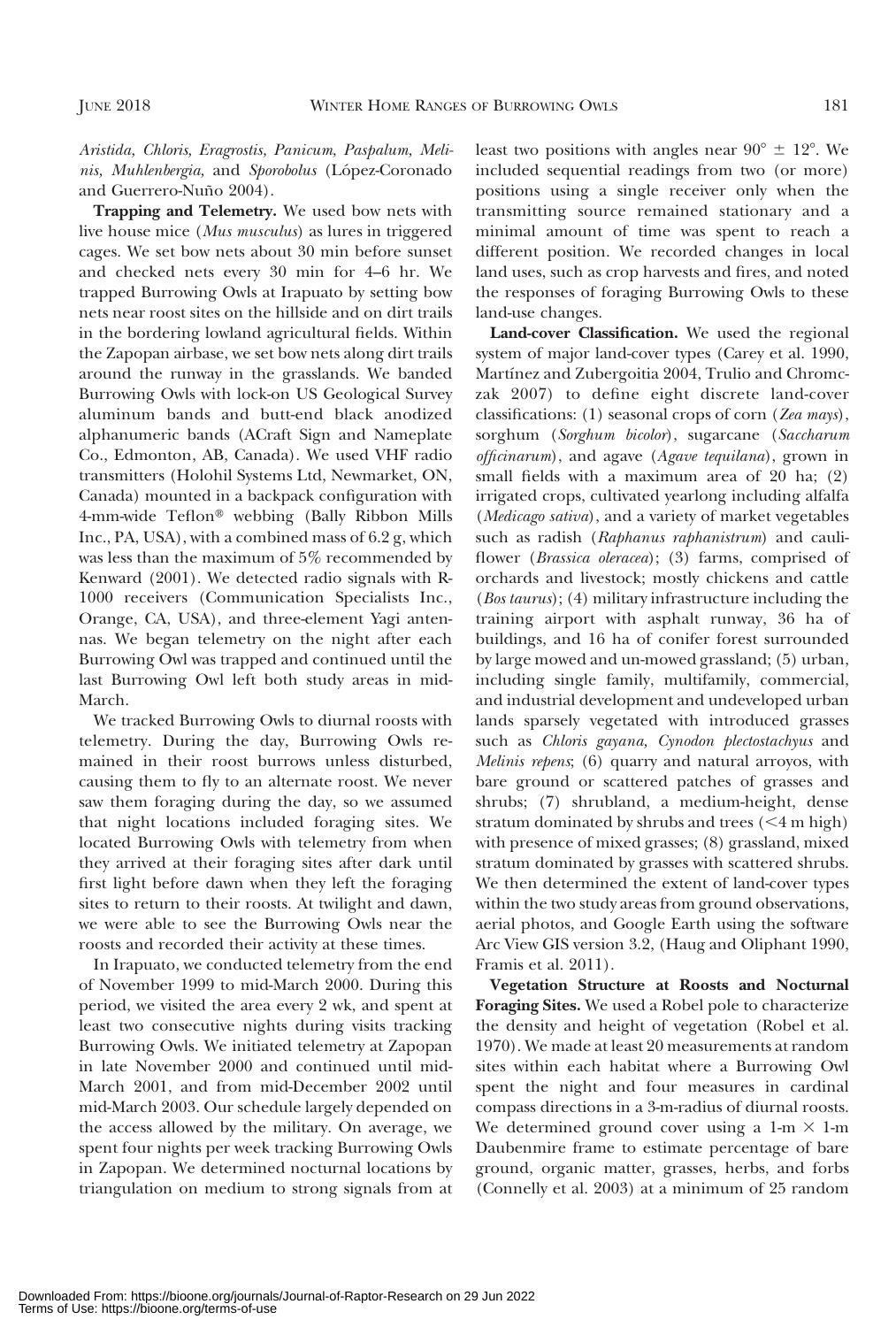sites for each habitat type and at four sites in cardinal compass directions in a 3-m-radius for each roost.

We described roosts using four variables: width, height, interior diameter (where the burrow entrance is narrowest), and depth (from the entrance to the immediate first curvature). We recorded the orientation of the roost's entrance in compass degrees. We described roosts based on their origin: (1) natural roosts shaped by the interaction between the environment and physical landscape elements, such as rocks, soil, and plants; (2) anthropogenic roosts, including limestone slabs resulting from a plow overturning soil and bedrock for revegetation purposes, and concrete structures such as culverts and pipes; (3) mammalian burrows excavated by fossorial mammals such as ground squirrel (Spermophilus variegatus), opossum (Didelphis virginiana), and rabbit (Sylvilagus floridanus). We measured the dimensions of roost entrances, determined their location using a GPS, and calculated the distance (m) to the nearest neighbor roost (Mrykalo et al. 2007, Williford et al. 2007).

Statistical Analysis. We used Arc View GIS (version 3.2, Home Range Extension; Jennrich and Turner 1969, Anderson 1982, Environmental Systems Research Institute [ESRI] 1999) to calculate the foraging range for each individual owl, using all nocturnal telemetry fixes to generate the 100% Minimum Convex Polygon (MCP). We also generated a study area MCP for all nocturnal locations for all Burrowing Owls for each study area, to define the size and total habitat availability in each study area. We determined overlap of the foraging ranges among Burrowing Owls at each study site and for each study year. Overlap was expressed as the amount of common land in both ranges divided by the average amount of land in the two ranges, multiplied by 100.

We identified the habitat type for each nocturnal telemetry fix for each Burrowing Owl during daytime visits. We compared the proportions of habitat types present in each individual's foraging range with what was available in the entire study area. We then compared the proportion of each Burrowing Owl's telemetry fixes in each habitat to the proportion of each habitat within each foraging range (then averaged for all Burrowing Owls in each study site) by performing a chi-square test of goodness-of-fit, and also by using a one-way ANOVA test. In both cases, our statistical null hypothesis was that the proportions in each category were the same. We evaluated the randomness of entrance orientation by performing a Rayleigh test of circular uniformity (Fisher 1993, Zar 1999), which implies a null hypothesis that roosts are evenly distributed in compass orientation.

#### **RESULTS**

Overall, the circadian cycle of wintering Burrowing Owls in central Mexico was defined by two periods separated by twilights; diurnal-passive, where the owls remained hidden in or at the entrance to a roost, and nocturnal-active in nearby fields. Within 15 min after local sunset, transmitter signals increased in intensity when the owls left their roosts. During that time ( $\bar{x}$ =14.8 min after local sunset, SD  $\pm$  12.6,  $n = 22$  instances), owls remained active, with relatively short movements ( $\bar{x}$ =55.8 m, SD  $\pm$  18.0, n  $=$  42 instances), around their roosts. We frequently observed Burrowing Owls hover-hunting for terrestrial prey at this time. These local crepuscular foraging sites appeared to be used exclusively by each Burrowing Owl in the immediate vicinity of their roost. The owls then flew longer distances to their nocturnal foraging sites. Owls returned to their roosts at the first hint of light of dawn ( $\bar{x}$  = 14.6 min before local sunrise, SD  $\pm$  8.4,  $n = 10$ ), moving in segments of varying distances, shortening as they approached the roosts. We never observed foraging activity prior to roost re-entry at sunrise. The ranges discussed below were strictly from the nocturnal telemetry fixes and did not include any crepuscular and diurnal locations, and so represent foraging ranges.

Foraging Ranges. At Irapuato, from 14 to 24 November 1999, we captured six Burrowing Owls. One Burrowing Owl was never relocated despite searches within an 8-km radius from where it was caught. The remaining five transmitters generated a total of 79 locations that we used to delineate a foraging range for each of the five owls. At Zapopan, from 26 November to 7 December 2001, and from 8 December 2002 to 17 January 2003, we captured seven and five owls, and determined 165 and 85 positions, respectively. We used a total of 165 positions during the two winters to determine each owl's foraging range. At Irapuato, individual ranges averaged 67.9 ha. At Zapopan, individual ranges averaged 69.1 ha in 2001–2002 and 85.7 ha in 2002– 2003 (Table 1). Foraging ranges varied from 20.3– 194.5 ha and were not significantly different between years and study areas (one-way ANOVA  $F_{0.05(1)2, 14}$  = 0.180;  $P = 0.84$ ).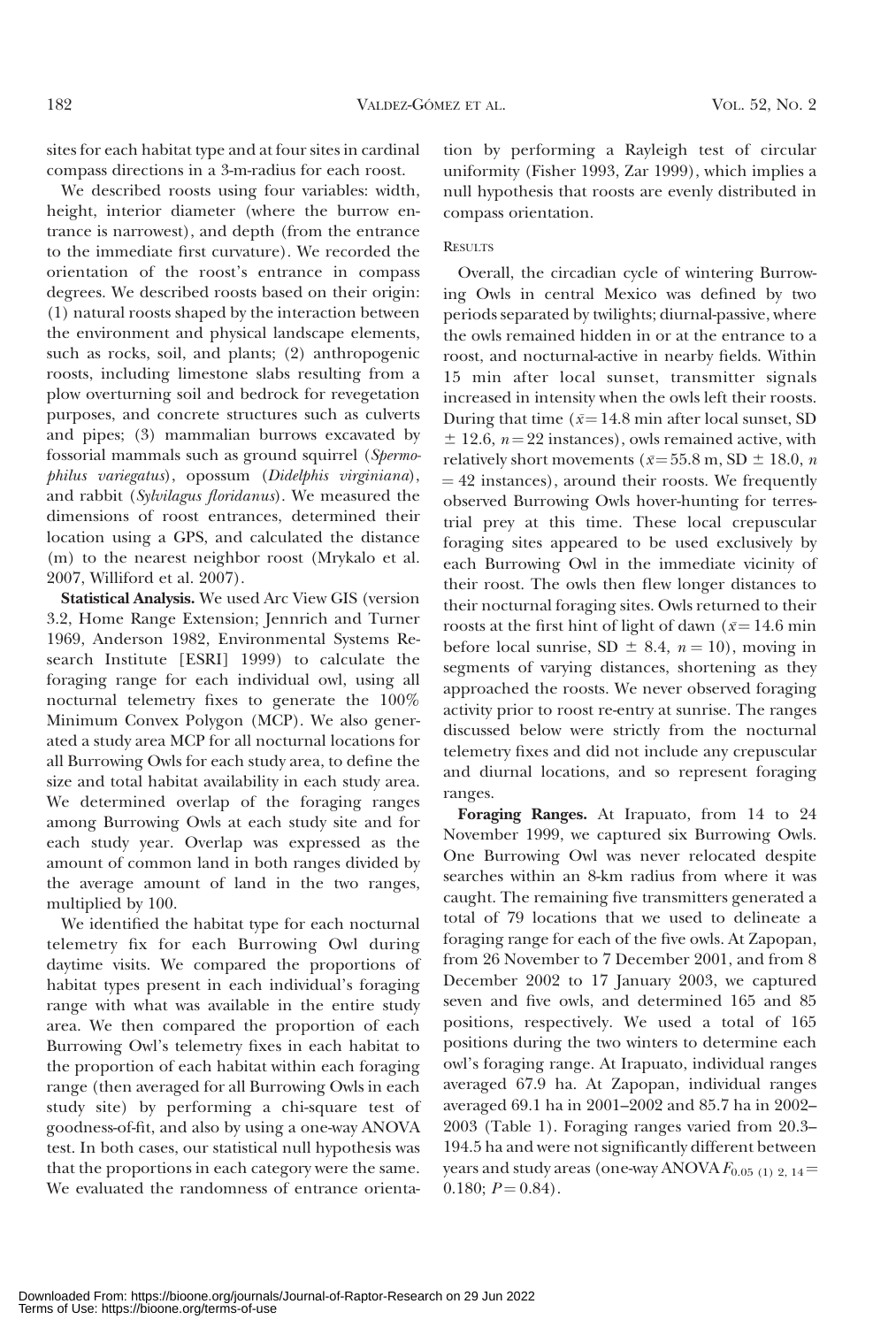Table 1. Foraging range size of Burrowing Owls wintering in central Mexico at two study areas. Ranges calculated as Minimum Convex Polygons MCPs (ha).

|                                |                                     |                  | FORAGING RANGE SIZE (ha) |                                                |                      |
|--------------------------------|-------------------------------------|------------------|--------------------------|------------------------------------------------|----------------------|
| <b>STUDY AREAS</b>             | YEAR                                | $\boldsymbol{n}$ | <b>MEAN</b>              | <b>RANGE</b>                                   | SD.                  |
| Irapuato<br>Zapopan<br>Zapopan | 1999-2000<br>2001-2002<br>2002-2003 | -5<br>-5         | 67.9<br>69.1<br>85.7     | $20.3 - 116.1$<br>$28.1 - 194.5$<br>15.8-170.1 | 45.1<br>61.7<br>62.5 |

Habitat. The study area MCP enclosing all telemetry positions collectively incorporated 1002.8 ha at Irapuato and 1207.8 ha at Zapopan (HABI and HABZ, respectively; Fig. 2), which we used to define the boundaries of our study areas. HABI was dominated by grasslands (31.1%) and seasonal crops

(31.5%). Other habitats covered 37.4% of the study area MCP, including shrubland (16.3%), irrigated crops  $(12.5\%)$ , urban  $(6.7\%)$ , and quarry  $(1.9\%)$ . HABZ was dominated by grasslands (53.0%) and seasonal crops (22.4%, Fig. 2). Other habitats covered 24.6% of the study area MCP, including military infrastructure  $(14.2\%)$ , urban  $(5.1\%)$ , farm  $(5.0\%)$ , and quarry  $(0.3\%)$ . The proportion of habitats within the Irapuato and Zapopan study areas were significantly different (HABI vs. HABZ:  $\chi$   $\rm{^2}{=}\,87.3, df{=}3, P{<}\,0.01)$  due to the more extensive shrubland and irrigated crop at Irapuato, and more extensive grasslands and military infrastructure at Zapopan.

At Irapuato, habitats within Burrowing Owl's foraging ranges consistently incorporated irrigated cropland and seasonal crops, but grasslands were



Figure 2. Habitat types present in individual Burrowing Owls' foraging ranges at Irapuato (i), and at Zapopan for the winters 2001–2002 (z) and 2002–2003 (Z), and in the total study areas at Irapuato (HABI) and Zapopan (HABZ). The labels on the left axis are the owls' transmitter numbers and the study area identifiers, and on the right are the number of hectares in the MCP. The habitat percentages in an owl's foraging range differed significantly from its corresponding study area for transmitter numbers marked with an asterisk (\*), based on chi-square tests.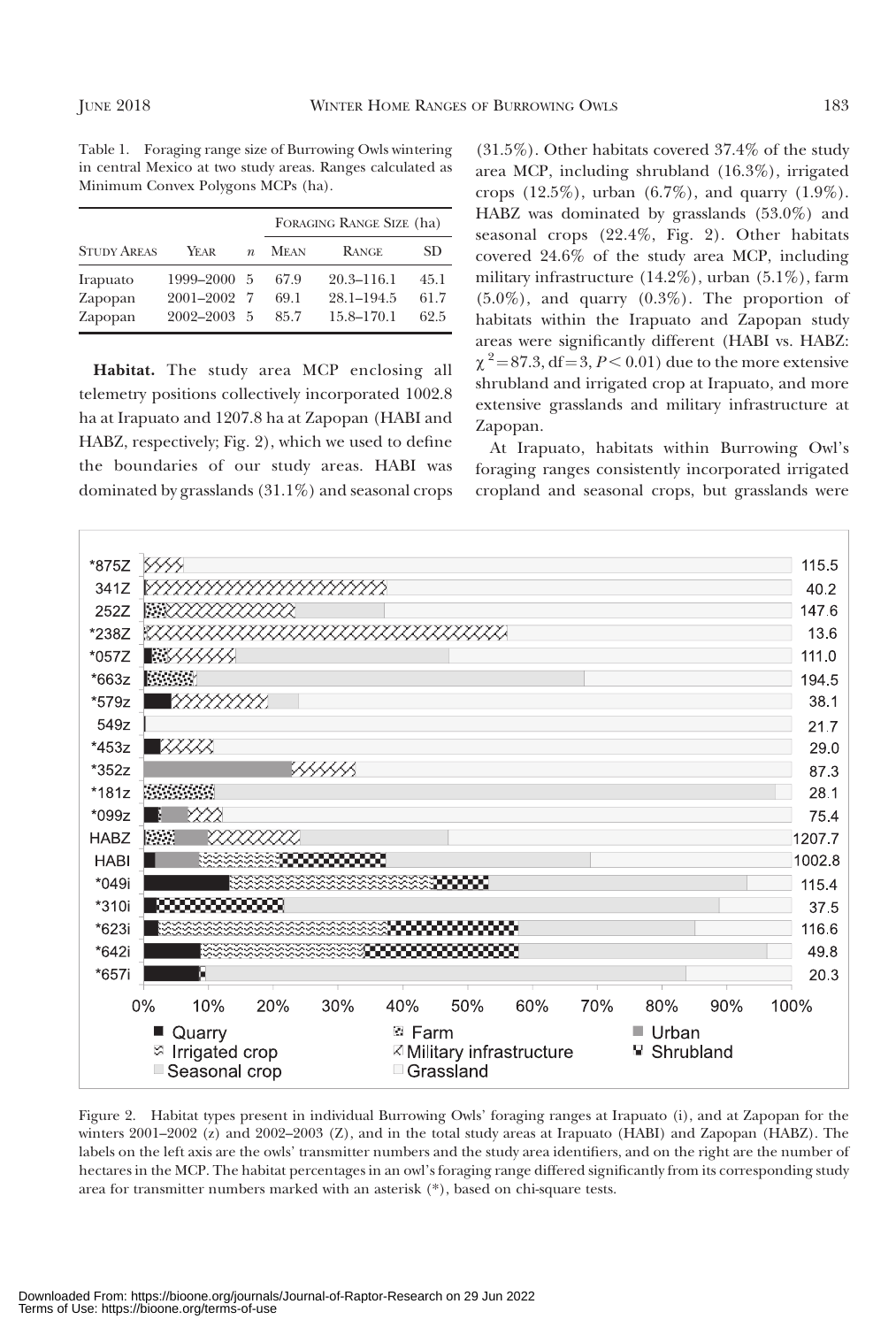|                 | IRAPUATO 1999-2000                         |                                                       | ZAPOPAN 2001-2002                          |                                                        | ZAPOPAN 2002-2003                          |                                                       |
|-----------------|--------------------------------------------|-------------------------------------------------------|--------------------------------------------|--------------------------------------------------------|--------------------------------------------|-------------------------------------------------------|
| <b>HABITATS</b> | <b>FORAGING</b><br><b>RANGES</b><br>$(\%)$ | <b>OWL LOCATIONS</b><br>$(\%$ OF TOTAL)<br>$(n = 79)$ | <b>FORAGING</b><br><b>RANGES</b><br>$(\%)$ | <b>OWL LOCATIONS</b><br>$(\%$ OF TOTAL)<br>$(n = 165)$ | <b>FORAGING</b><br><b>RANGES</b><br>$(\%)$ | <b>OWL LOCATIONS</b><br>$(\%$ OF TOTAL)<br>$(n = 85)$ |
| Quarry          | 7.0                                        | 3.8                                                   | 1.5                                        | 10.1                                                   | 0.4                                        | 3.5                                                   |
| Seasonal Crop   | 49.4                                       | 38.0                                                  | 21.6                                       | 17.0                                                   | 9.3                                        | 24.7                                                  |
| Military        |                                            | $\Omega$                                              | 5.5                                        | 3.6                                                    | 25.8                                       | 5.9                                                   |
| Farm            |                                            |                                                       | 2.7                                        | 6.7                                                    | 1.2                                        | 11.8                                                  |
| Urban           |                                            | 0                                                     | 3.8                                        | 5.5                                                    | $\Omega$                                   | $\Omega$                                              |
| Grassland       | 10.6                                       | 29.1                                                  | 65.0                                       | 56.4                                                   | 63.2                                       | 54.1                                                  |
| Irrigated Crop  | 18.4                                       | 27.8                                                  | $\Omega$                                   | $\Omega$                                               | $\theta$                                   | $\Omega$                                              |
| Shrubland       | 14.6                                       | 1.3                                                   | $\theta$                                   | 0                                                      | $\theta$                                   | 0                                                     |

Table 2. Comparison of habitat used by wintering Burrowing Owls to habitat available in two study areas (Irapuato and Zapopan in Central Mexico). Telemetry locations for all Burrowing Owls within each study area/year were combined. Study area was defined as the Minimum Convex Polygon (MCP) that enclosed all telemetry fixes for all Burrowing Owls in that study area/year. Statistical results in text.

underused relative to availability. At Zapopan, the proportion of habitats in the foraging ranges varied, with most foraging ranges dominated by grassland, but two dominated by seasonal crops and one by military infrastructure (Fig. 2). Overall, the proportion of habitats in 14 of 17 individual foraging ranges differed significantly from that in the respective study area (HABI or HABZ).

For each Burrowing Owl, we determined the proportion of each habitat in its foraging range and the frequency of telemetry fixes within each habitat. We then compared the average of them for each study area and winter (Table 2). The proportion of telemetry fixes in each habitat differed significantly from the proportions in the foraging ranges, showing that habitat use was selective within foraging ranges. In the Irapuato study area, irrigated crop was occupied more than expected, and grasslands and seasonal crop were used less than expected ( $\chi^2 = 185.0$ , df = 4, P < 0.001). In the Zapopan study area, Burrowing Owls occurred more frequently than expected based on availability in seasonal crop (2002–2003), quarry, and farm habitats, and less frequently than expected in grassland and military infrastructure (for 2001–2002  $\chi^2$  = 65.0, df = 5, P < 0.001; for 2002–2003  $\chi^2$  = 120.4, df = 4, P  $< 0.001$ ).

Within the Irapuato study site, the foraging ranges of two pairs of owls overlapped 82.5% and 12.9%, whereas eight pairwise comparisons of foraging ranges did not overlap. The average overlap of foraging ranges was  $9.5\%$  (SD  $\pm$  26.0%). In the first winter at Irapuato, 16 of 21 pairwise comparisons of overlap of individual Burrowing Owls' foraging

ranges were zero; the maximum overlap was 28.6%  $(\bar{x}=4.4\%, SD \pm 9.4)$ . In the second winter, four of 10 overlaps were zero; the maximum overlap was 44.0%  $(\bar{x}$ =12.2%, SD  $\pm$  14.7).

Five land-cover types were within the five foraging ranges at Irapuato (Fig. 2). On average, seasonal crop was the most dominant habitat in all foraging ranges at  $49.4\%$  (SD  $\pm$  20.2), whereas irrigated crop composed  $18.4\%$  (SD  $\pm$  17.2). Shrubland and grassland made up  $17.9\%$  (SD  $\pm$  5.8) and 7.4%  $(SD \pm 5.9)$ , respectively. Lastly, quarries and arroyos composed 7.0% (SD  $\pm$  4.8) of all foraging ranges (Fig. 2). We found significant differences between habitats in all five individual foraging ranges and the proportions in the total study area (HABI). At Zapopan, six habitat types were within Burrowing Owls' foraging ranges during the two winters, although urban was only used in 2001–2002 and its occurrence was minimal (3.8%). Grasslands covered the largest area (63.2–65.0%) in the foraging ranges followed by crops (21.6% in 2001–2002) and military infrastructure (25.8% in 2002–2003). The Burrowing Owls demonstrated considerable variability, with one Burrowing Owl foraging almost exclusively in seasonal crop (86.5%) and five in grasslands  $(>\!\!75\%)$ .

At Irapuato, within seasonal and irrigated crops, organic matter (litter) dominated the ground (68.4%, 76.0%, respectively), whereas grasses dominated quarries, shrubland, and grasslands (42.2%, 65.4% and 51.8%, respectively). Bare ground appeared repeatedly in all habitats (37.1% in quarries) in addition to herbaceous cover, although in minor proportions  $\left($  <10%). Both vegetation maximum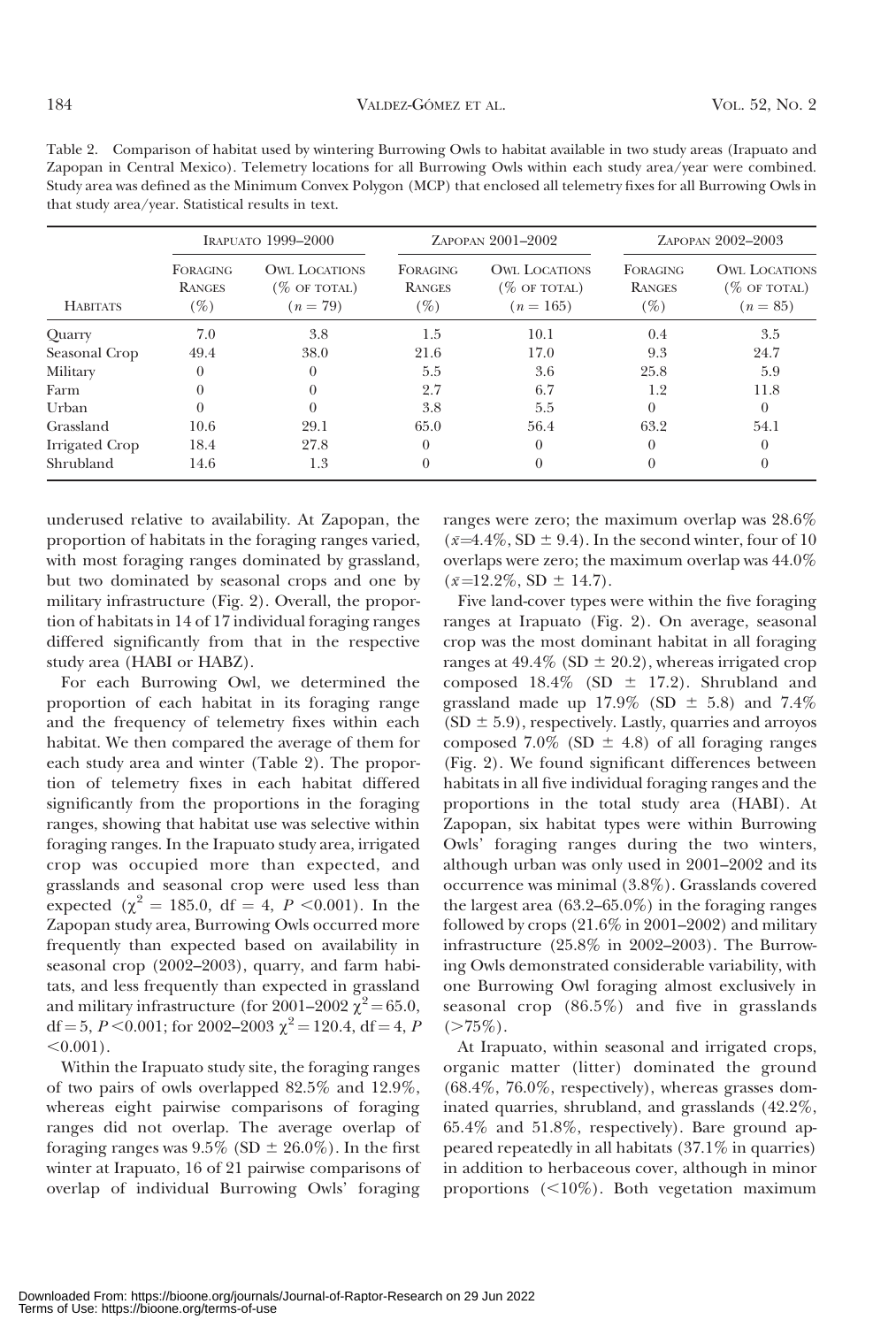height and average height were higher in shrubland (113.2 cm, 56.5 cm) and grassland (66.8 cm, 22.0 cm), and lower in seasonal crops (19.8 cm, 7.7 cm) and irrigated crops (8.3 cm, 4.0 cm). At Zapopan, grasses were the dominant ground cover in the grassland (73.6% cover), quarry (57.5%), and military infrastructure (54.2%). Bare ground dominated in urban areas (68.2%), and secondarily in military infrastructure (32.7%) and seasonal crops (28.5%), and organic matter, forbs, and shrubs were present in most habitats, although in smaller proportion  $(\leq 20\%)$ . The maximum and average heights of vegetation were greater in grasslands (maximum 68.2 cm, and average height 33.5 cm), quarries (63.5 cm, and 20.7 cm) than in urban (23.3 cm, and 12.4 cm), harvested crops (21.0 cm, and 7.3 cm) and military infrastructure (13.9 cm, and 5.6 cm).

Some owls had specific nocturnal movements to foraging areas that had been recently modified by human activity. Tall dense standing crops such as corn and sorghum were not used by the owls until the crops were harvested. The Burrowing Owls foraged in the short  $( $30 \text{ cm}$ )$  stubble, sometimes as soon as the night following the harvest. After a sugarcane field was burned, owls spent the night in that field, presumably foraging for the recently exposed prey. At Zapopan, one Burrowing Owl routinely flew over Aviación Avenue, a four-lane road, to undeveloped burned lands and to a 2-ha plot designated for composting of organic matter from parks and gardens managed by the City of Zapopan. The uses of military facilities by the Burrowing Owls were primarily associated with mowed grass at the edges of paved and dirt roads, runways, and lawns and not in the unmodified, tall grasslands. We observed Burrowing Owls hawking insects attracted to nocturnal lighting in illuminated areas associated with the military buildings. In January 2002 and 2003, three fires burned 290–340 ha of grassland adjacent to the runway and fuel storage areas. Immediately following the fires, three or four owls spent the nights on the edges of the burned grasslands and visited the grasslands again once the new grasses appeared. An adjacent chicken farm attracted six owls apparently because it had illuminated production units, and open chicken manure compost that could be an important source of prey, but the area made up only 1.1–11.2% of the foraging ranges of the owls we studied. In all the observations, the Burrowing Owls were foraging in

the short  $( $30 \text{ cm}$ ) vegetation and on un-weighted$ lands.

Roosts. At the Irapuato study site, the distances between diurnal roosts and nocturnal foraging sites were highly variable, ranging between 32 m and 1981 m ( $\bar{x}$ =751 m, SD ± 426 m, n=114). At Zapopan, the mean distances between roosts and foraging sites were similar between winters but showed considerable variability among owls:  $2001-2002$  ( $\bar{x} = 514$  m, SD  $\pm$  493, n=133) and 2002–2003 ( $\bar{x}$ =612 m, SD  $\pm$ 423,  $n = 102$ ). One Burrowing Owl consistently roosted away from the airbase, traveling almost 3 km over urban environments to its roost in a golf course ( $\bar{x}$ = 2962 m, SE  $\pm$  304, n= 27). We treated this as an outlier and did not include it in the previous means.

During the two winters, we studied 37 roosts on the hillside at Irapuato and 36 roosts of 17 owls at Zapopan. At Irapuato, all roosts used during the two winters were under flat limestone rocks that had been exposed and lifted. At Zapopan, 25 roosts had fossorial mammal origins, seven were anthropogenic, and four were natural cavities. The majority (58%) were located in arroyos and quarries. One unmarked Burrowing Owl roosted for a month in a tunnel formed by tall dense bunchgrass. One Burrowing Owl roosted in a tall casuarina tree (Casuarina cunninghamiana) on at least two occasions. Another Burrowing Owl roosted in a culvert under a sidewalk by a fuel storage patio.

At Irapuato, the nearest neighbor roost distances were small, due to the abundance of upturned rocks on the hillside ( $\bar{x}$ =78 m, range 17–188 m, SD 44 m). At Zapopan, the distance to the nearest neighbor's roost averaged 290 m (range 29–1021 m, SD  $\pm$  356 m).

At Irapuato, two Burrowing Owls used the same roost all winter, the other three used two roosts and moved between 74–112 m ( $\bar{x}$  = 87 m, SD  $\pm$  22). At Zapopan, five owls used the same roosts all winter. The other seven owls moved between roosts 12–1596 m apart ( $\bar{x} = 182$  m, SD  $\pm$  361;  $n = 18$ ), with a maximum of four roosts for a single Burrowing Owl in one winter. Average number of roosts used per Burrowing Owl per year was 1.6 (SD  $\pm$  0.6) at Irapuato and 2.3 roosts per year (SD  $\pm$  0.6) at Zapopan.

At Irapuato, the width of roost entrances varied greatly from 15–104 cm ( $\bar{x}$  = 41.5 cm, SD  $\pm$  19.3), the heights from 14–40 cm ( $\bar{x}$  = 24.0 cm, SD  $\pm$  6.7) and depth from 46–131 cm ( $\bar{x}$ =81.4 cm, SD  $\pm$  26.2). At Zapopan, roost entrances were usually an oval shape, slightly wider ( $\bar{x}$  = 21.2 cm, SD  $\pm$  7.0) than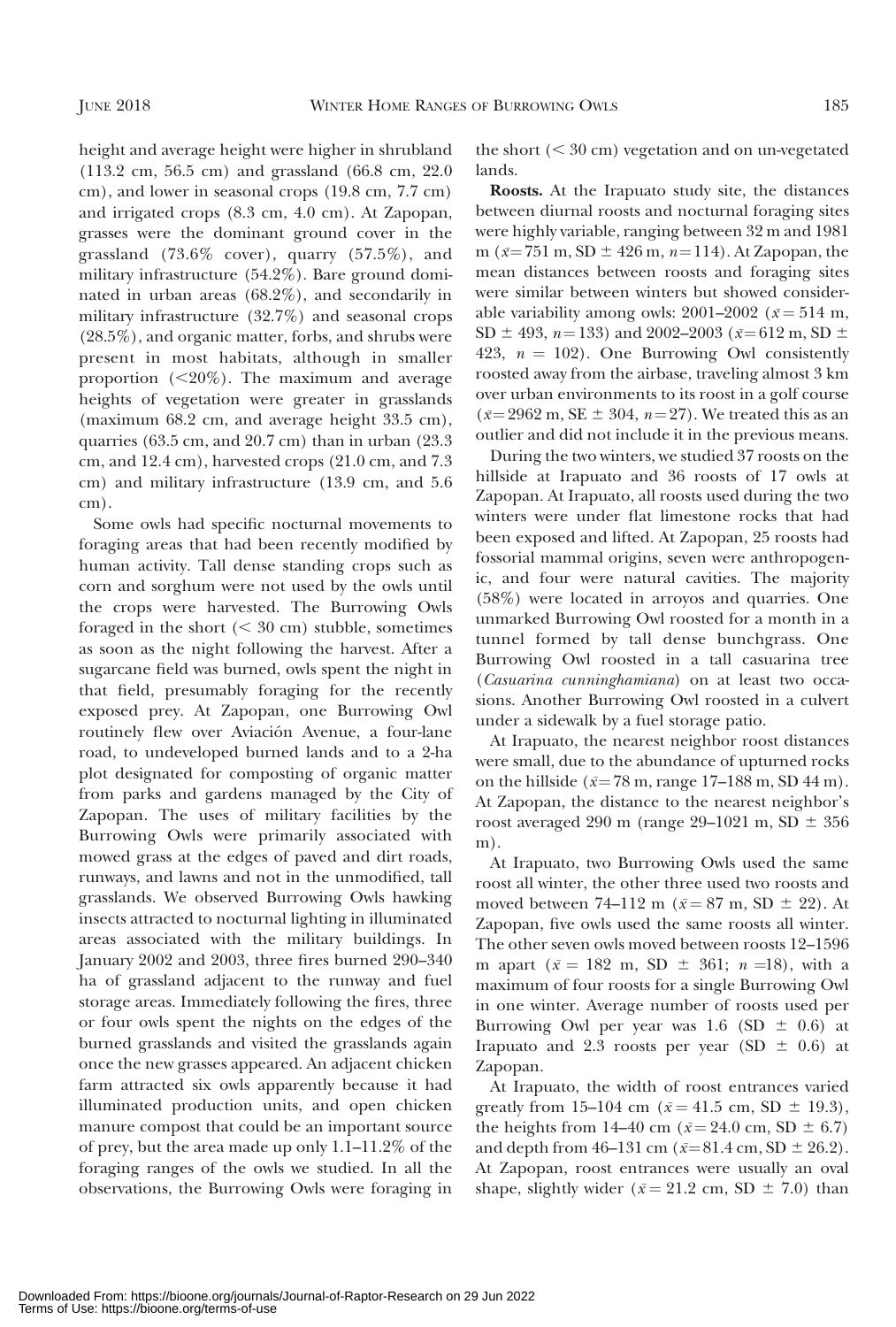high ( $\bar{x}$ =18.9 cm, SD  $\pm$  3.6) but not very deep ( $\bar{x}$ = 40.6 cm, SD  $\pm$  16.0). The interior diameters ( $\bar{x}$  = 14.0 cm, SD  $\pm$  1.7) were considerably smaller than the entrance.

Entrances of roost burrows were not oriented in any particular direction (value of concentration 0.14 at Irapuato and 0.18 at Zapopan; Rayleigh uniformity test  $Z = 0.69$  and 0.78 at Irapuato and Zapopan respectively). The results supported the null hypothesis, that roosts were evenly distributed in compass orientation (Irapuato  $Z_{0.05, 25} = 2.98, P > 0.50;$ Zapopan  $Z_{0.05, 25} = 2.97, P > 0.50$ .

#### **DISCUSSION**

Overall, the winter circadian cycle of Burrowing Owls in central Mexico was confined to two periods of activity separated by twilights; diurnal passive and nocturnal active. This contrasts to the pattern of both diurnal, crepuscular, and nocturnal foraging and prey deliveries of adult Burrowing Owls during the nesting period when they are feeding young (Rodríguez-Estrella and Ortega-Rubio 1993, Sissons 2003, Poulin and Todd 2006). Some references, such as Köning et al. (1999), incorrectly state that this species is ''largely diurnal, but most active at dusk, sometimes at night.'' The data reported here indicate that Burrowing Owls should be considered largely nocturnal with increased activity at dusk, and active diurnally only in the breeding season.

Foraging Ranges. Summer home ranges described by other researchers include the nest burrow and roost sites, but these are within the foraging range of each owl. Thus, including burrow and roost sites should not affect the estimated size of the foraging range in summer. In winter at our study areas, all Burrowing Owls roosted away from their foraging ranges; thus, we calculated ranges of the nocturnal foraging areas. Average winter foraging ranges were variable in size between study sites and years, averaging approximately 70 ha per owl, but were consistently smaller than home ranges of nesting Burrowing Owls reported in Saskatchewan ( $\bar{x}$  = 241 ha, range 14–481 ha; Haug 1985, Haug and Oliphant 1990), in Alberta ( $\bar{x}$  = 328 ha, range 34–756 ha; Sissons et al. 2001, Sissons 2003), and in California  $(\bar{x} = 183 \text{ ha}, 52-302 \text{ ha}; \text{Gervais et al. } 2003)$ . These home ranges were vastly larger than winter and summer home ranges ( $\bar{x} = 6.6$  and 9.3 ha respectively) of similar-sized Little Owls (A. noctua) in Spain in a market gardening habitat (Framis et al. 2011). The overall pattern was that home ranges were smaller in intensive agricultural landscapes,

especially with irrigation, than in native rangeland. Winter home ranges were smaller on average than summer ones, which contrasted with the pattern of nonmigratory Little Owls in Europe that moved farther from nest sites for food (Van Nieuwenhuyse et al. 2008, Grzywaczeski 2009).

A similar number of Burrowing Owls tagged with transmitters yielded similar-sized study area MCPs (Irapuato  $= 1002.8$  ha in one winter vs Zapopan  $=$ 1207.8 ha in two winters). This landscape size may be a function of the optimal distance between roosts and foraging areas, and of the size of the agricultural landscapes in central Mexico. The low degree of overlap of nocturnal foraging ranges suggested that Burrowing Owls tend to space themselves on the landscape. However, not all Burrowing Owls in the study areas were tagged, so overlap with untagged birds could have gone undetected.

Habitat. The foraging habitats in both study areas were similar, with crops and grassland comprising most of the foraging ranges. The high use of cropland may be related to the abundance of prey, as suggested by Moulton et al. (2006). However, Burrowing Owls showed variability in the proportion of habitats used in both study areas (Fig. 2). In the Zapopan study area, Burrowing Owls generally avoided urban development, farm buildings, and military facilities. Although limited in extent, the bare ground in the quarry and arroyos provided immediate foraging options at dusk (Scobie et al. 2013).

The habitats used by Burrowing Owls in this study were similar to those described for Burrowing Owls around their winter roosts in south Texas and in central Mexico (Williford et al. 2007, 2009, Holroyd et al. 2010). Holroyd et al. (2010) found Burrowing Owls that originated from Canada, where they nested mainly in mixed grass native prairie, wintered in cultivated land, grassland, and shrubland. Cultivated habitats are important to breeding Burrowing Owls in Montana (Restani et al. 2008) and to yearround residents in Arizona (Macías-Duarte 2011), California (Rosenberg and Haley 2004), and Washington (Conway et al. 2006).

The Burrowing Owls' responses to the removal of tall, dense vegetation were immediate in several situations: harvest of crops such as corn and sorghum, grassland fires, and burning of sugarcane. Their response to these land-use activities was similar to the Little Owls' foraging in recently harvested patches of dense vegetables in market gardens near Barcelona, Spain (Framis et al. 2011). These uses are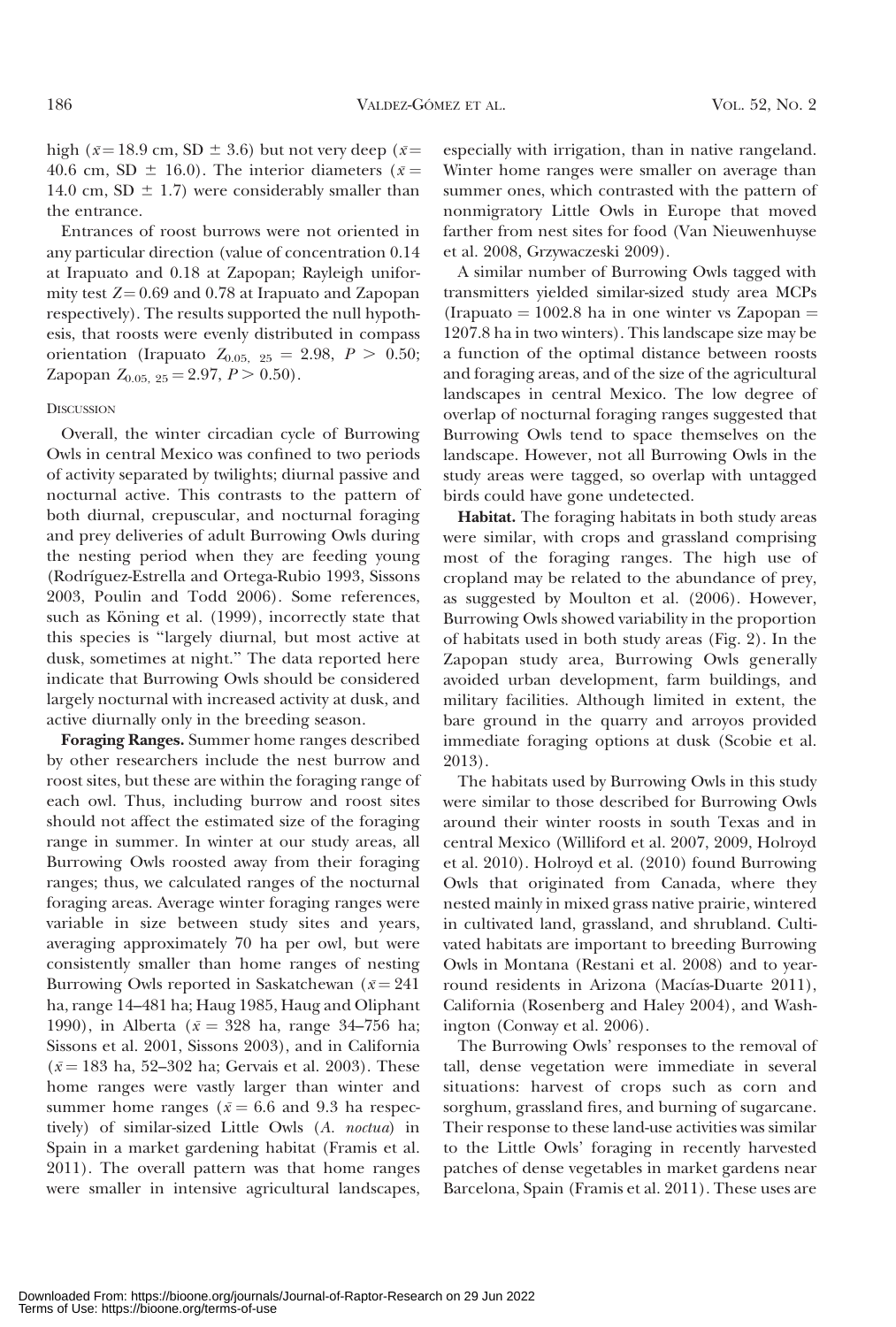presumably linked to abundance of prey in dense, unharvested fields, and the increased availability of prey with the reduced height of the vegetation after harvesting. Burrowing Owls also used open spaces adjacent to dense patches of vegetation, as they do in the breeding season (Scobie 2015). These open areas may have provided visibility, to allow Burrowing Owls to detect predators such as Barn Owls (Tyto alba) and Short-eared Owls (Asio flammeus) that occurred in the study sites (H. Valdez-Gómez unpubl. data) and were implicated in Burrowing Owl mortalities (Green and Anthony 1989, Holroyd et al. 2003).

Roosts. Roosts play a critical role in the ecology of owls, particularly small owls such as Burrowing Owls, because roost characteristics and locations affect survival through reduced exposure to predation and inclement weather (Haug et al. 1993, Poulin et al. 2005, Scobie et al. 2014). The evenly spaced linear plowed furrows at Irapuato created abundant cavities that were highly visible due to the contrast between white limestone rocks and dark shadows beneath. Consequently, the distance between roosting Burrowing Owls was much less at Irapuato than at Zapopan. In both localities roost entrances were narrow with little variability. The internal diameter of natural winter roosts (range 0.15–0.25 m) in Texas (Williford et al. 2007) and summer nest sites  $(\bar{x} = 0.15 \text{ m})$  in Saskatchewan (Poulin et al. 2005) were similar to natural roosts at Zapopan. Our findings agreed with these studies and another in Idaho (Rich 1986), that the orientation of the roost entrances was random. Roost tunnels in our study areas were shorter than the average of 87 cm reported during the breeding season in Colorado (Plumpton and Lutz 1993), 150 cm in Oklahoma (Butts 1971), and 300 cm in Wyoming (Lantz et al. 2007).

Burrowing Owls roosted in tall bunchgrass in Saskatchewan during the post-reproductive period (Todd 2001), and in south Texas and Mexico in winter (Holroyd et al. 2010). One third of wintering Burrowing Owls in southeastern Texas used concrete roosts (Williford et al. 2007). The ease with which Burrowing Owls colonize artificial cavities (Trulio 1995, Williford et al. 2009) leads us to conclude that Burrowing Owls have flexible requirements for roost sites in winter. If suitable roost sites are densely spaced, Burrowing Owls can roost in close proximity to each other, as they did at Irapuato.

At Zapopan, nine of 12 Burrowing Owls changed roosts up to four times during the winter. This did not happen at Irapuato, although we had a similar frequency of visits. One possible reason was the use of the Zapopan quarry and arroyos by feral dogs (Canis lupus familiaris), which had dens near the Burrowing Owls' roosts. The Irapuato study site was surrounded by a chain-link fence that discouraged access by mammals.

The average distances between roosts and foraging areas were similar between sites and years, averaging about 600 m. Only four of 17 Burrowing Owls flew .1 km between roosts and foraging areas, but one of these flew up to 3.4 km over urban parts of Zapopan. Undoubtedly, the benefits conferred by suitable roost sites are offset by the distance the Burrowing Owls must travel to access foraging areas. Other roosts were located practically on the edge of crops and grasslands (minimum distance between roost site and foraging site was 32 m), reducing the risk of exposure to predators when flying between roosts and foraging areas at dusk and dawn (Hakkarainen et al. 2001, Macleod et al. 2008).

In this study, we found wintering Burrowing Owls occupied a variety of habitats, using primarily grassland and cropland for foraging. Marsh et al. (2014) cautioned that simple habitat use within foraging ranges may not reflect the actual value of a habitat to a foraging Burrowing Owl. However, in their study in the breeding season, Burrowing Owls were transiting across several environments on each foraging bout from a central nest site. Marsh et al. (2014) were able to determine in which habitat the Burrowing Owls actually caught prey. In our winter study, the Burrowing Owls did not move from habitat to habitat within each night. Rather they were relatively sedentary in one habitat each night. Thus, the telemetry fixes described in this study reflected the relative amount of nocturnal time in each habitat. The lack of movement likely reflected the ease of meeting the food demands of a single, non-nesting Burrowing Owl rather than those of breeding Burrowing Owls that are feeding nestlings, as in the Marsh et al. (2014) study.

Burrowing Owls demonstrated adaptability to anthropogenic changes to their natural habitats in central Mexico and may have been attracted by the croplands in both study areas. However, at Zapopan, Burrowing Owls avoided intense developments and spent less time around urban areas, farm buildings, and military facilities, suggesting that certain developments were more suitable than others for owls.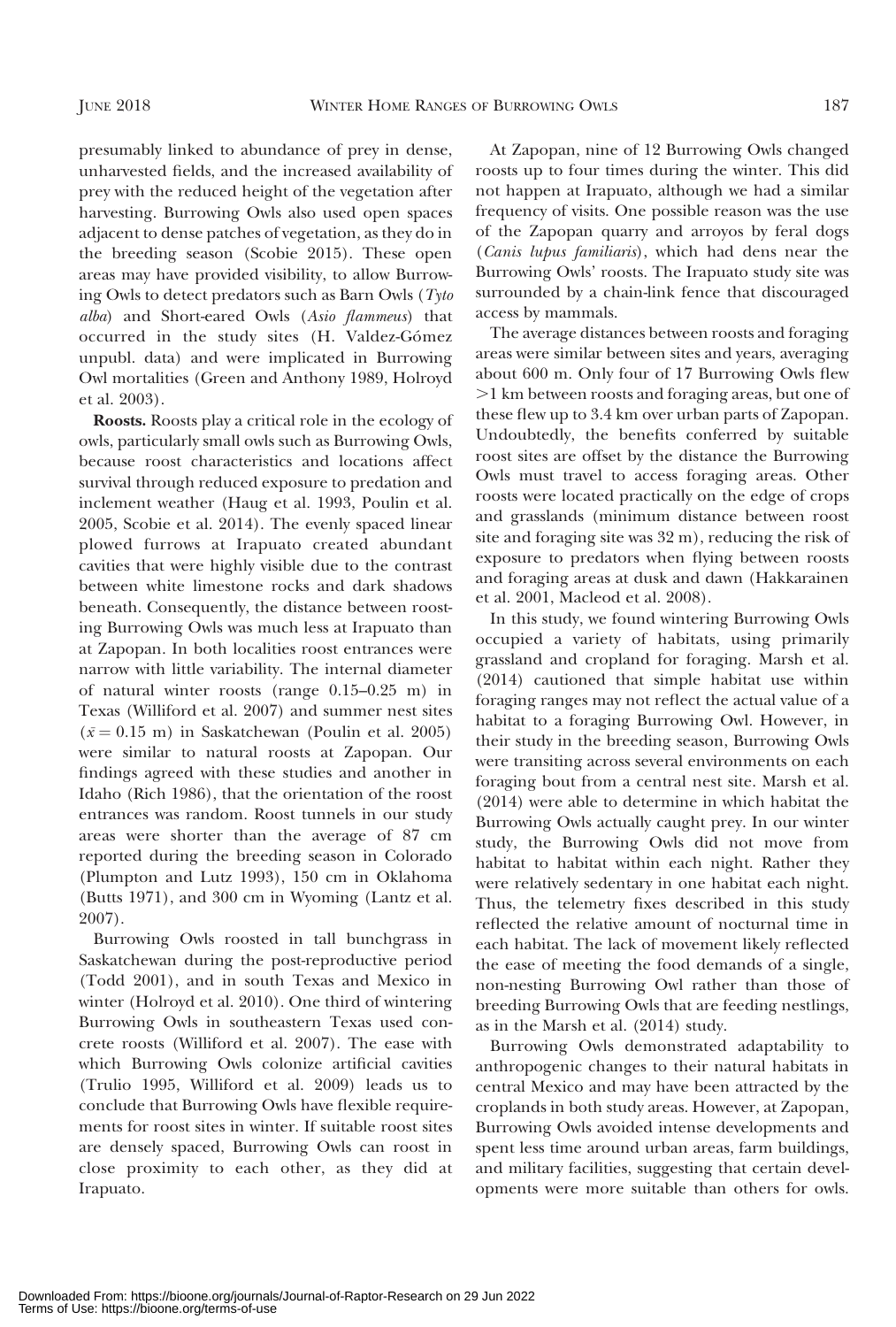The high density of owls using human-made roosts at Irapuato may indicate that natural roosts were limited in the area, and that Burrowing Owls exhibited a semi-colonial tendency in the winter. The variation in habitat and roost site selection indicated that human land uses in Mexico were varied enough to accommodate Burrowing Owls' winter habitat needs. Woodin et al. (2008) likewise concluded that agriculture in south Texas facilitated the presence of wintering Burrowing Owls, more so than the dense shrubland in that region a century ago.

In conclusion, this study demonstrated that Burrowing Owls have relatively small winter foraging ranges in central Mexico where they use a variety of habitats for foraging and roosting. All Burrowing Owls in this study used anthropogenic landscapes and appeared to be highly adaptable to agricultural habitats in the winter.

#### ACKNOWLEDGMENTS

Funding for this project was provided by the Canadian Wildlife Service of Environment Canada, U.S. National Fish and Wildlife Foundation, Saskatchewan Wetland Conservation Corporation, World Wildlife Fund Canada, and Beaverhill Bird Observatory. We thank R. Peacock, V. Peacock, T. Navarro, and J. L. Vargas (a high school teacher) and his students at Valencianita for their enthusiastic involvement in this project. Finally we thank anonymous referees and James Dwyer for comments on earlier drafts of this report. This research was conducted under Master Bird Banding Permit 10157 from the Canadian Wildlife Service, Environment Canada, and permits Oficio Núm/INE/DGVS/0290 and 7843 from Dirección General de Vida Silvestre, Secretaría de Medio Ambiente y Recursos Naturales, Mexico.

#### LITERATURE CITED

- Anderson, D. J. (1982). The home range: A new nonparametric estimation technique. Ecology 63:103–112.
- Butts, K. C. (1971). Observations on the ecology of Burrowing Owls in western Oklahoma, a preliminary report. Proceedings of the Oklahoma Academy of Science 51:66–74.
- Carey, A. B., J. A. Reid, and S. P. Horton (1990). Spotted Owl home range and habitat use in southern Oregon Coast Ranges. Journal of Wildlife Management 54:11– 17.
- Connelly, J. W., K. P. Reese, and M. A. Schroeder (2003). Monitoring of Greater Sage-grouse Habitats and Populations. Station Bulletin 80. College of Natural Resources Experiment Station, University of Idaho, Moscow, ID, USA.
- Conway, C. J., V. Garcia, M. D. Smith, L. A. Ellis, and J. L. Whitney (2006). Comparative demography of Burrowing Owls in agricultural and urban landscapes in

southeastern Washington. Journal of Field Ornithology 77:280–290.

- Committee on the Status of Endangered Wildlife in Canada (COSEWIC) (2006). COSEWIC Assessment and Update Status Report on the Burrowing Owl (Athene cunicularia) in Canada. Committee on the Status of Endangered Wildlife in Canada, Ottawa, Canada.
- Cruz-Nieto, M. A. (2006). Ecología invernal de la lechuza llanera (Athene cunicularia), en pastizales ocupados por perrito llanero Mexicano (Cynomys mexicanus), Galeana, Nuevo León, México. Ph.D. dissertation, FCB Universidad Autónoma de Nuevo León, Mexico.
- Curiel, A., O. Reyna, and R. Rangel (1995). Zapopan historia natural y ecosistemas. Ayuntamiento Constitucional de Zapopan 1995–1997. Universidad de Guadalajara, Jalisco, Mexico.
- Environmental Systems Research Institute (ESRI) (1999). ArcView GIS release 3.2, 1992–1999. ESRI, Redlands, CA, USA.
- Fisher, N. I. (1993). Statistical Analysis of Circular Data. Cambridge University Press, Cambridge, UK.
- Framis, H., G. L. Holroyd, and S. Mañosa (2011). Home range and habitat use of Little Owl (Athene noctua) in agricultural landscape in coastal Catalonia, Spain. Animal Biodiversity and Conservation 34:369–378.
- Gervais, J. A., D. K. Rosenberg, and R. G. Anthony (2003). Space use and pesticide exposure risk of male Burrowing Owls in an agricultural landscape. Journal of Wildlife Management 67:155–164.
- Green, G. A., and R. G. Anthony (1989). Nesting success and habitat relationship of Burrowing Owls in the Columbia Basin, Oregon. The Condor 91:347–354.
- Grzywaczeski, G. (2009). Home range and habitat use of the Little Owl Athene noctua in east Poland. Ardea 97:541–545
- Hakkarainen, H., P. Ilmonen, and V. Koivunen (2001). Experimental increase of predation risk induces breeding dispersal of Tengmalm's Owl. Oecologia 126:355– 359.
- Haug, E. A. (1985). Observations on the breeding ecology of Burrowing Owls in Saskatchewan. M.S. thesis, University of Saskatchewan, Saskatoon, Canada.
- Haug, E. A., B. A. Millsap, and M. S. Martell (1993). Burrowing Owl (Speotyto cunicularia). In The Birds of North America, No. 61 (A. Poole and F. Gill, Editors). The Academy of Natural Sciences, Philadelphia, PA, and The American Ornithologists' Union, Washington DC, USA.
- Haug, E. A., and L. W. Oliphant (1990). Movements, activity patterns, and habitat use of Burrowing Owls in Saskatchewan. Journal of Wildlife Management 54:27– 35.
- Holroyd, G. L. (2005). North American Conservation Action Plan for Burrowing Owls. Commission for Environmental Cooperation, Montreal, QC, Canada.
- Holroyd, G. L., R. Rodríguez-Estrella, and S. R. Sheffield (2001). Conservation of the Burrowing Owl in western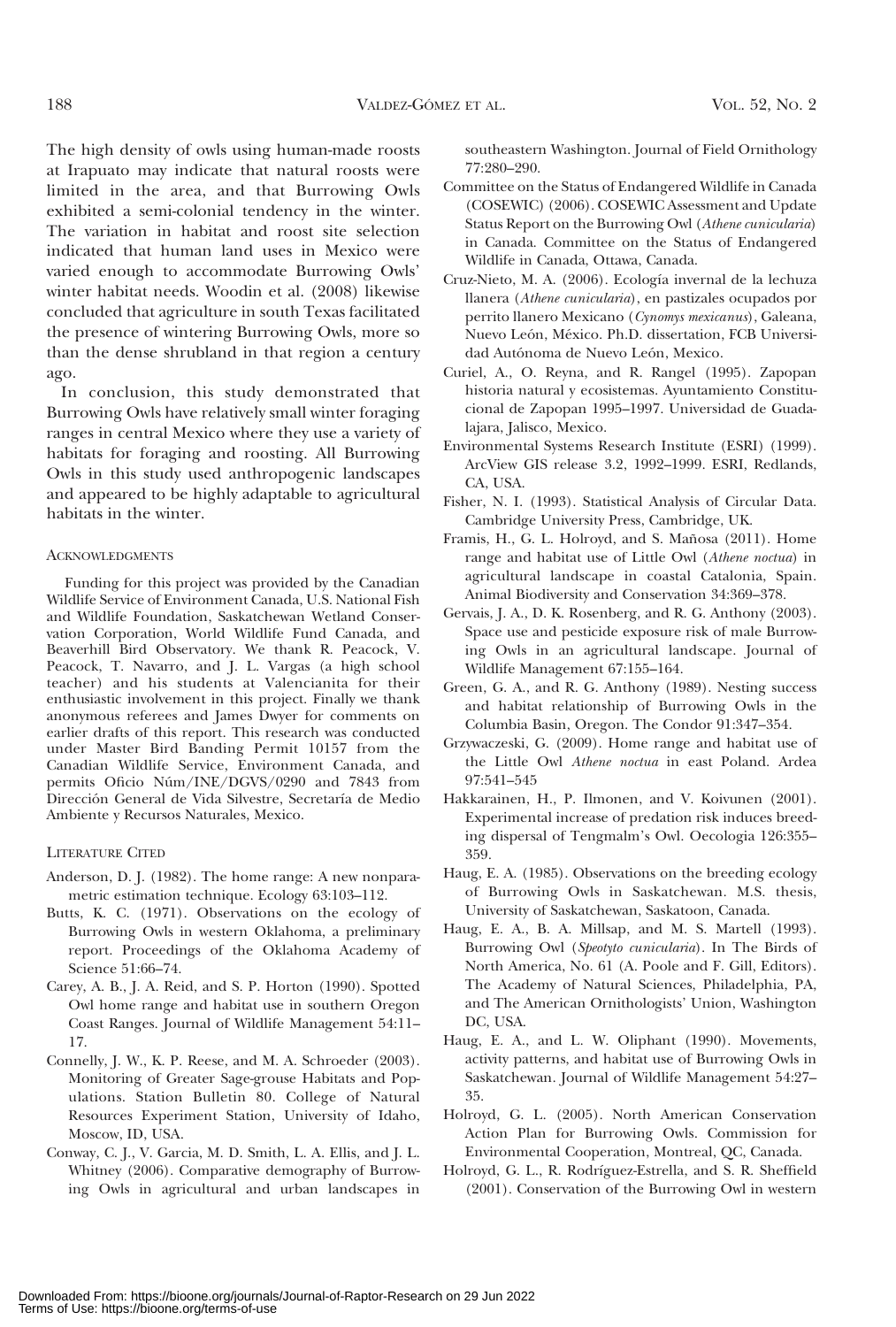North America: issues, challenges, and recommendations. Journal of Raptor Research 35:399–407.

- Holroyd, G. L., and H. E. Trefry (2011). Tracking movements of Athene owls: the application of North American experiences to Europe. Animal Biodiversity and Conservation 34:379–387.
- Holroyd, G. L., H. E. Trefry, and J. M. Duxbury (2010). Winter destinations and habitats of Canadian Burrowing Owls. Journal of Raptor Research 44:294–299.
- Holroyd, G. L., H. E. Trefry, E. Valdez, and J. Batey (2003). The plight of Burrowing Owls in winter. In Owls of the World, Their Lives, Behavior and Survival (J. R. Duncan, Editor). Key Porter Books, Toronto, ON, Canada. pp. 157–160.
- Instituto Nacional de Estadística Geografía e Informática (Inegi) (1998). Cuaderno estadístico municipal. Irapuato, Estado de Guanajuato. Publicación Única. Instituto Nacional de Estadística Geografía e Informática, Gobierno del Estado de Guanajuato, H. Ayuntamiento Constitucional de Irapuato, Aguascalientes, Aguascalientes, México.
- Instituto Nacional de Estadística Geografía e Informática (Inegi) (1999). Estadísticas del medio ambiente. Tomo I. Instituto Nacional de Estadística Geografía e Informática. Secretaría de Medio Ambiente Recursos Naturales y Pesca, Aguascalientes, Aguascalientes, México.
- Jennrich, R. I., and F. B. Turner (1969). Measurement of non-circular home range. Journal of Theoretical Biology 22:227–237.
- Kenward, R. E. (2001). A Manual for Wildlife Radio Tagging, Second edition. Academic Press, New York, NY, USA.
- Klute, D. S., L. W. Ayers, M. T. Green, W. H. Howe, S. L. Jones, J. A. Shaffer, S. R. Sheffield, and T. S. Zimmerman (2003). Status Assessment and Conservation Plan for the Western Burrowing Owl in the United States. Biological Technical Publication FWS/BTP-R6001- 2003. US Department of Interior, Fish and Wildlife Service, Washington DC, USA.
- König, C., F. Weick, and J.-H. Becking (1999). Owls: A Guide to the Owls of the World. Yale University Press, New Haven, CT, USA.
- Lantz, S. J, C. J. Conway, and S. H. Anderson (2007). Multiscale habitat selection by Burrowing Owls in blacktailed prairie dog colonies. Journal of Wildlife Management 71:2664–2672.
- López-Coronado, A. G., and J. J. Guerrero-Nuño (2004). La vegetación nativa de la zona metropolitana de Guadalajara. In Ecología Urbana en la Zona Metropolitana de Guadalajara (A. G. López Coronado and J. J. Guerrero-Nuño, Editors). Universidad de Guadalajara, Ágata, Jalisco, México. pp. 63-97.
- Macías-Duarte, A. (2011). Change in migratory behavior as a possible explanation for Burrowing Owl population declines in northern latitudes. Ph.D. thesis, University of Arizona, Tucson, AZ, USA.
- Macleod, R., J. Clark, and W. Cresswell (2008). The starvation–predation risk trade-off, body mass and population status in the common starling (Sturnus vulgaris). Ibis 150 (Suppl. 1):199–208.
- Marsh, A., E. M. Bayne, and T. I. Wellicome (2014). Using vertebrate prey capture locations to identify cover type selection patterns of nocturnally foraging Burrowing Owls. Ecological Adaptations 24:950–959.
- Martínez, J. A., and I. Zubergoitia (2004). Habitat preferences and causes of population decline for Barn Owls (Tyto alba): A multi-scale approach. Ardeola 51:303–317.
- Moulton, C. E., R. S. Brady, and J. R. Belthoff (2006). Association between wildlife and agriculture: underlying mechanisms and implications in Burrowing Owls. Journal of Wildlife Management 70:708–716.
- Mrykalo, R. J., M. M. Grigione, and R. J. Sarno (2007). Home range and dispersal of juvenile Florida Burrowing Owls. Wilson Journal of Ornithology 119:275–279.
- Plumpton, D. L., and R. S. Lutz (1993). Nesting habitat use by Burrowing Owl. Journal of Raptor Research 27:175– 179.
- Poulin, R. G., and L. D. Todd (2006). Sex and nest stage differences in the circadian foraging behaviors of nesting Burrowing Owls. The Condor 108:856–864.
- Poulin, R. G., L. D. Todd, K. M. Dohms, R. M. Brigham, and T. I. Wellicome (2005). Factors associated with nest- and roost-burrow selection by Burrowing Owls (Athene cunicularia) on the Canadian prairies. Canadian Journal of Zoology 83:1373–1380.
- Poulin, R. G., L. D. Todd, E. A. Haug, B. A. Millsap, and M. S. Martell (2011). Burrowing Owl (Athene cunicularia). In The Birds of North America (P. G. Rodewald, Editor). Cornell Lab of Ornithology, Ithaca, NY, USA. https://birdsna.org/Species-Account/bna/species/ burowl.
- Restani, M., J. M. Davies, and W. E. Newton (2008). Importance of agricultural landscapes to nesting Burrowing Owls in the northern Great Plains, U.S.A. Landscape Ecology 23:977–987
- Rich, T. (1986). Habitat and nest-site selection by Burrowing Owls in the sagebrush steppe of Idaho. Journal of Wildlife Management 50:548–555.
- Robel, J. R., J. N. Briggs, A. D. Dayton, and L. C. Hulbert (1970). Relationship between visual obstruction measurements and weigh of grassland vegetation. Journal of Range Management 23:295–297.
- Rodríguez-Estrella, R., and A. Ortega-Rubio (1993). Nest site characteristics and reproductive success of Burrowing Owls (Strigiformes: Strigidae) in Durango, Mexico. Revista de Biologia Tropical 41:143–148.
- Rosenberg, D. K., and K. L. Haley (2004). The ecology of Burrowing Owls in the agrosystem of the Imperial Valley, California. Studies in Avian Biology 27:120–135.
- Rzedowski, J., and G. Calderón (1987). El bosque tropical caducifolio de la región Mexicana del Bajío. Trace 12:12–21.